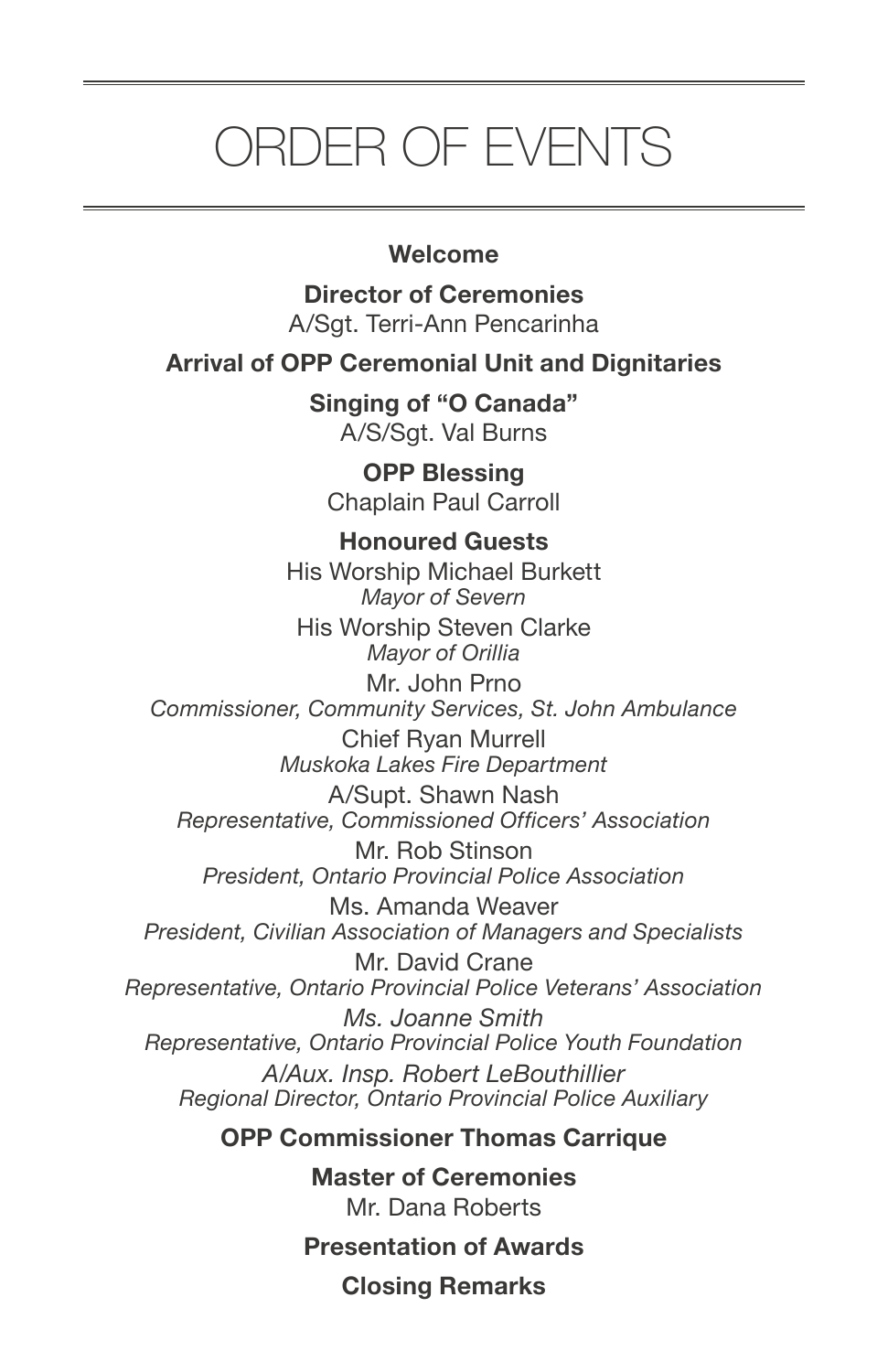## POLICE EXEMPLARY SERVICE MEDAL

*This medal is a national award which signifies the completion of 20 years of full-time service with one or more recognized Canadian Police Services. The medal represents years of dedicated service to the public.*

D/Sgt. Shaun Filman, Crime Prevention & Investigations Sgt. David Brown, Collingwood Sgt. Darcy Jibb, Bracebridge Sgt. Douglas Murphy, City of Kawartha Lakes Sgt. Eric Steele, Nottawasaga Sgt. Ezra Zugehoer, Southern Georgian Bay DC Stephen Gray, Southern Georgian Bay DC Trevor McLaughlin, Peterborough County DC Tyler Pratt, Southern Georgian Bay DC (Ret.) Greg Yacula, Regional Support Team PC Brian Anderson, Emergency Response Team Canine PC Isaac Austin, City of Kawartha Lakes PC Robert Babcock, Orillia PC Erik Chamberlain, Huronia West PC Amanda Chilvers, Caledon PC David Epp, Collingwood PC Steven Fox, Peterborough County PC Andrew Freeston, Bracebridge PC (Ret.) Donald James, Southern Georgian Bay PC Jonathon King, Emergency Response Team Canine PC Jennifer Lajoie, Northumberland PC Bridget Laurin, Provincial Communications Centre PC Greg Leclair, Southern Georgian Bay PC Keith Lindley, Northumberland PC Derek Lotton, Southern Georgian Bay PC Michael MacNeil, Southern Georgian Bay PC Robert Mosher, Dufferin PC Dana Thorn, Peterborough County PC Jeffery Vella, Huronia West PC Edward Warman, Huntsville PC Spencer Whomersley, Southern Georgian Bay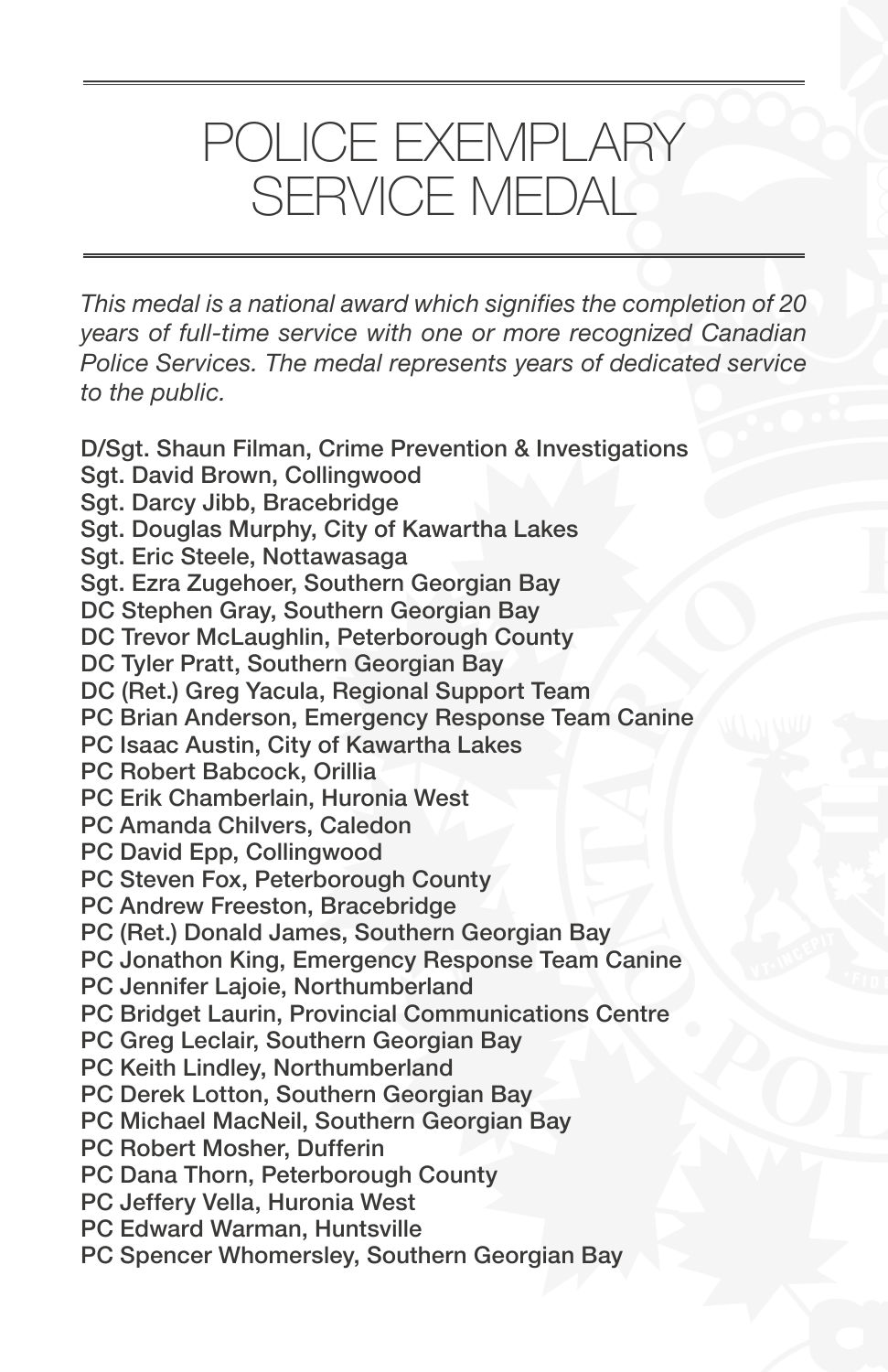# POLICE EXEMPLARY SERVICE MEDAL - FIRST BAR

*Police officers are eligible for a bar for each subsequent 10 year period of full-time exemplary service. The First Bar signifies 30 years of dedicated Canadian Police Service.*

Sgt. (Ret.) Matthias Hanes, Bracebridge PC (Ret.) Lynda Cranney, Huntsville PC (Ret.) Brett McRoberts, Bracebridge PC Gregory Stokes, Peterborough County PC Scott Williams, Orillia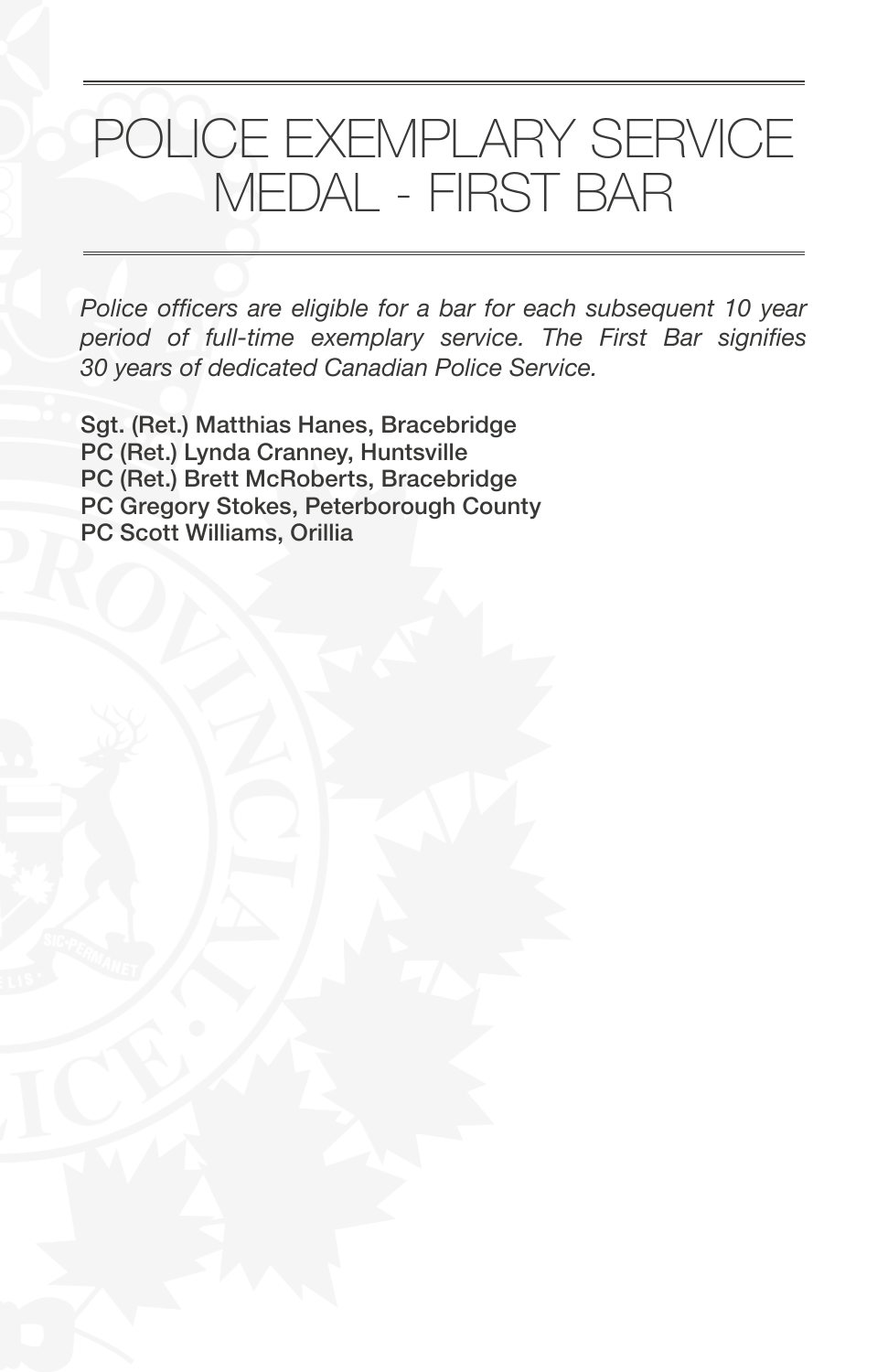# PEACE OFFICER EXEMPLARY SERVICE MEDAL

*This medal is a national award that recognizes 20 years of exemplary service by peace officers. The medal represents years of dedicated service to the public.*

Sp. Cst. William Cork, Offender Transport Unit, Lindsay Sp. Cst. Lee Groves, Offender Transport Unit, Lindsay Sp. Cst. Melissa Hulsman, Offender Transport Unit, Lindsay Sp. Cst. Barbara Purdy, Offender Transport Unit, Lindsay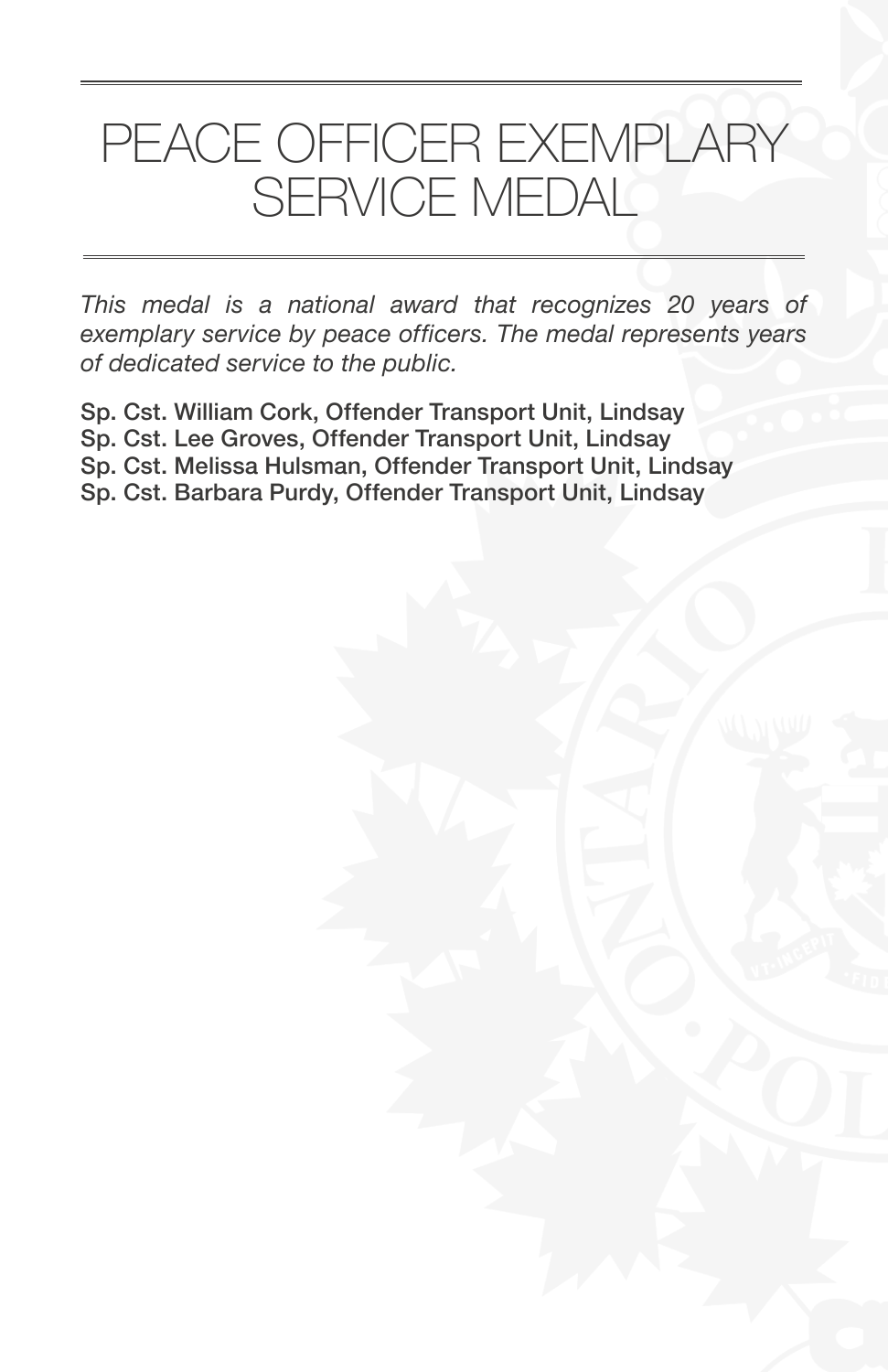# ONTARIO AUXILIARY SERVICE 20 YEARS

*This award is presented to Auxiliary members who have completed 20 years of voluntary service with the OPP Auxiliary Unit.*

Aux. Sgt. Peter Brown, Northumberland

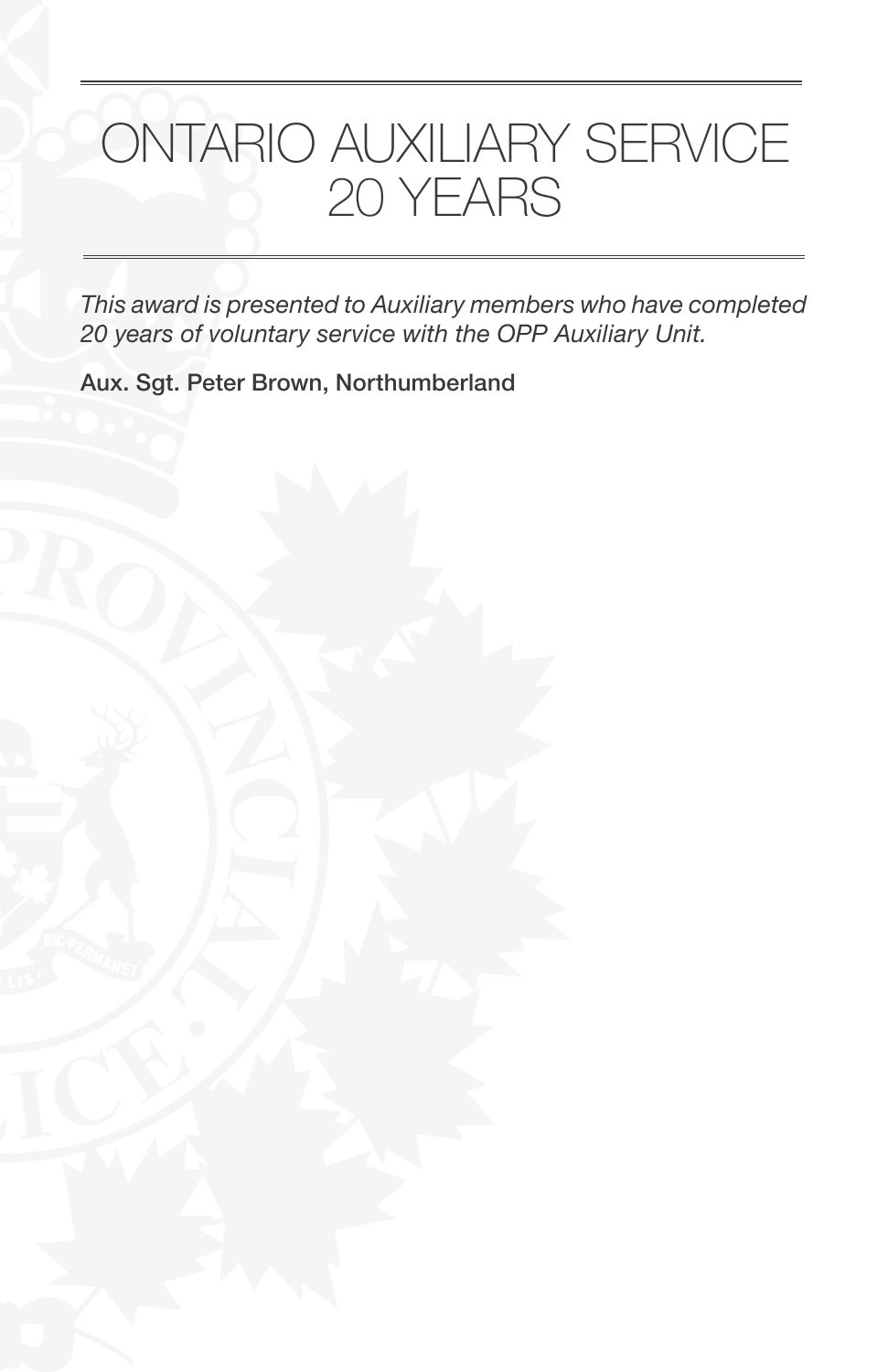## OPP CIVILIAN SERVICE 20 YEARS

*This plaque is awarded to civilian members who have completed 20 years of service with the OPP.*

- Mr. Michael Carr, Provincial Communications Centre
- Ms. Lisa Darch, Provincial Communications Centre
- Ms. Lillian Duhig, Provincial Communications Centre
- Mr. Gregory Foster, Haliburton Highlands
- Ms. Patricia Haza, Nottawasaga
- Ms. Mary Jensen, Collingwood
- Ms. Laurie-Dawn Keillor, Provincial Communications Centre
- Ms. Kim Knochelmann, Bracebridge
- Ms. Brenda Marasse, Provincial Communications Centre
- Ms. Deborah McCall, Provincial Communications Centre
- Ms. Tracy Moore, Northumberland
- Ms. Louise Pendleton, Dufferin
- Ms. Yvonne Salliou (Retired), Orillia
- Ms. Diandra Shukaris, Provincial Communications Centre
- Mr. Marc Sparrow, Provincial Communications Centre
- Ms. Carol Sykes, Provincial Communications Centre
- Ms. Carly Trendle, Provincial Communications Centre
- Ms. Kimberley Waterbury, City of Kawartha Lakes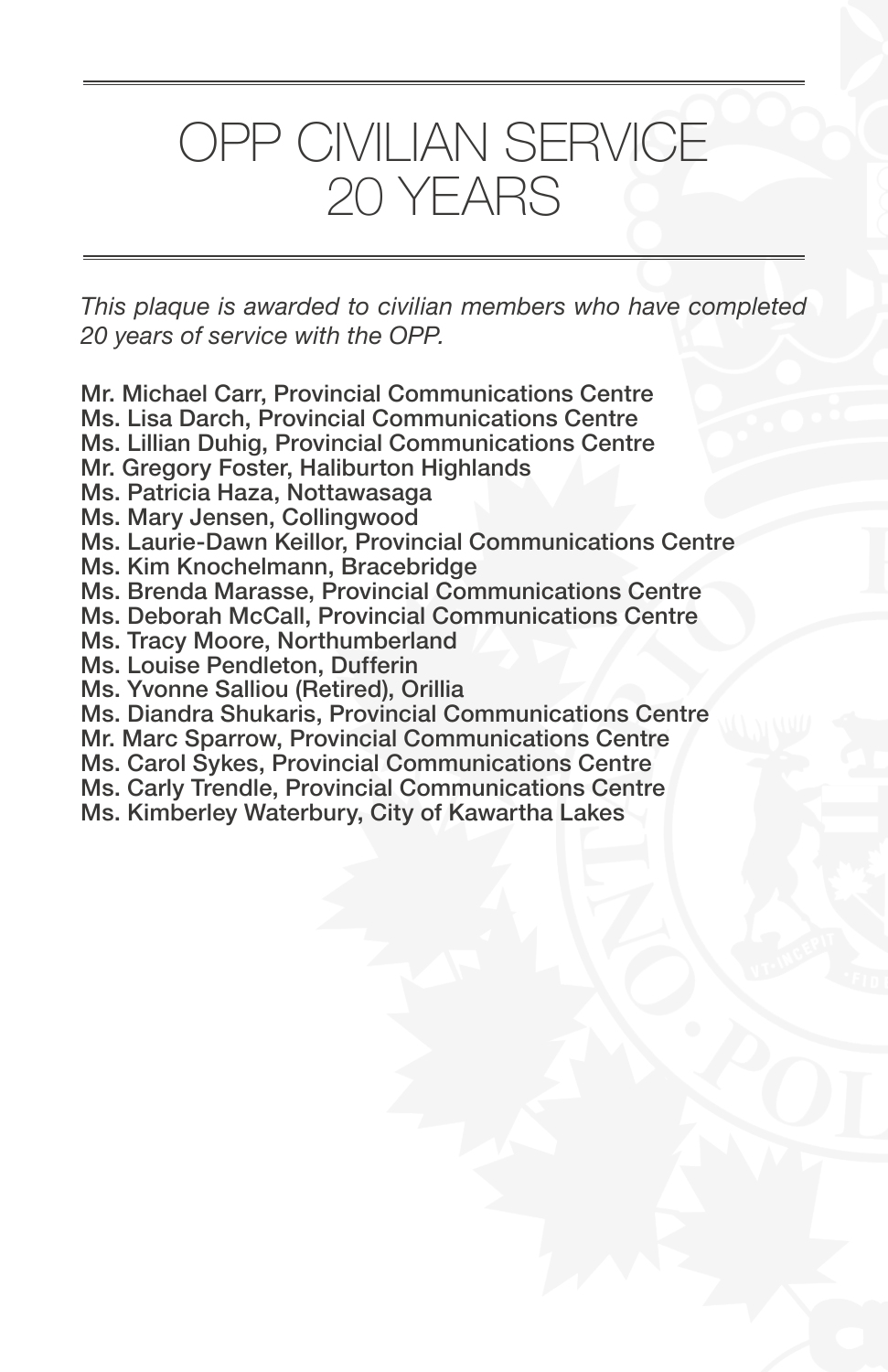## OPP CIVILIAN SERVICE 30 YEARS

*This plaque is awarded to civilian members who have completed 30 years of service with the OPP.*

Ms. Dawn Shearer (Retired), Provincial Communications Centre Ms. Marilyn Van Maren, Caledon Ms. Elena Vizza, Forensic Identification Services, Peterborough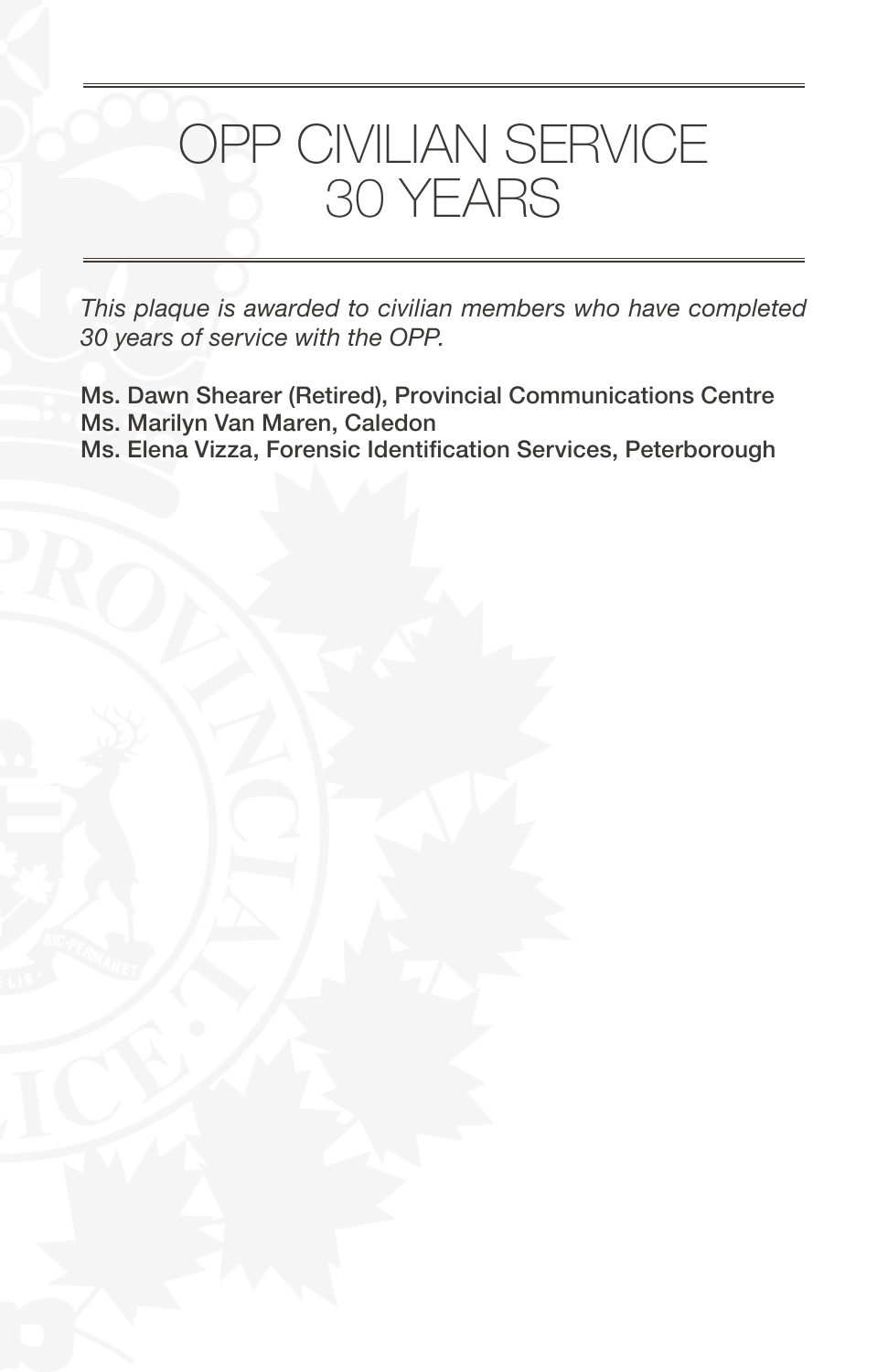

*The OPP Youth Foundation recognizes members of the OPP who have demonstrated an ongoing commitment to provide assistance and mentorship to youth.* 

A/Sgt. Ted Dongelmans, Provincial Communications Centre PC Brian Joseph Chamberlain, Nottawasaga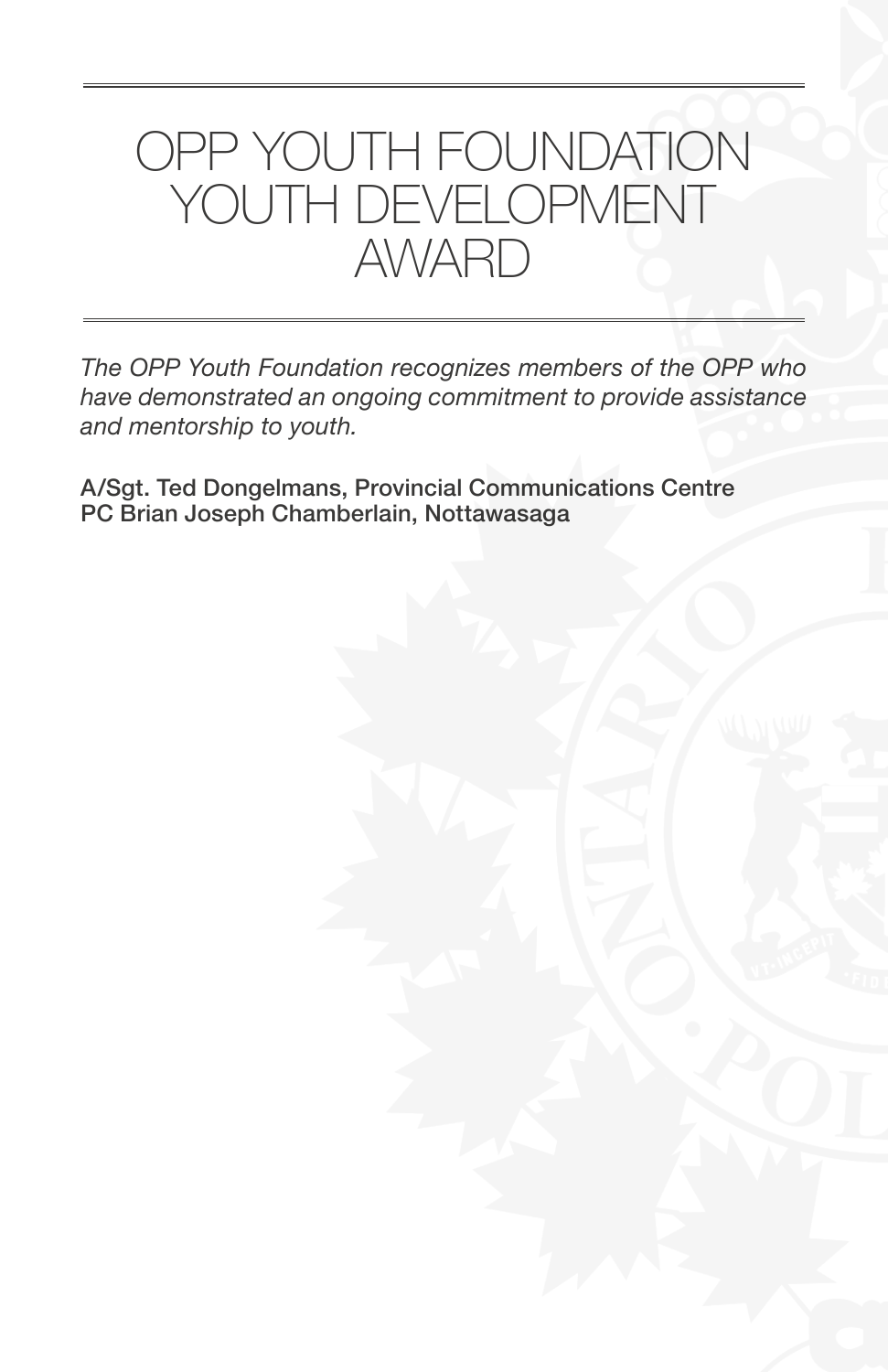## COMMISSIONER'S **COMMENDATION**

*These awards are given to OPP members and citizens who have shown outstanding achievements through assisting the OPP, exemplary performance of duty, outstanding investigations, community service or selfless actions.*

### PRESENTATION 1

*Outstanding Investigation* PC Gurpal Bhatti, Caledon PC Gurpreet Singh, Caledon

#### PRESENTATION 2

*Exemplary Performance of Duty* A/S/Sgt. Daniel Collings, Haliburton Highlands A/Sgt. Ryan Weir, Emergency Response Team PC Jonathon King, Peterborough Canine PC Jeffrey Quinlan, Peterborough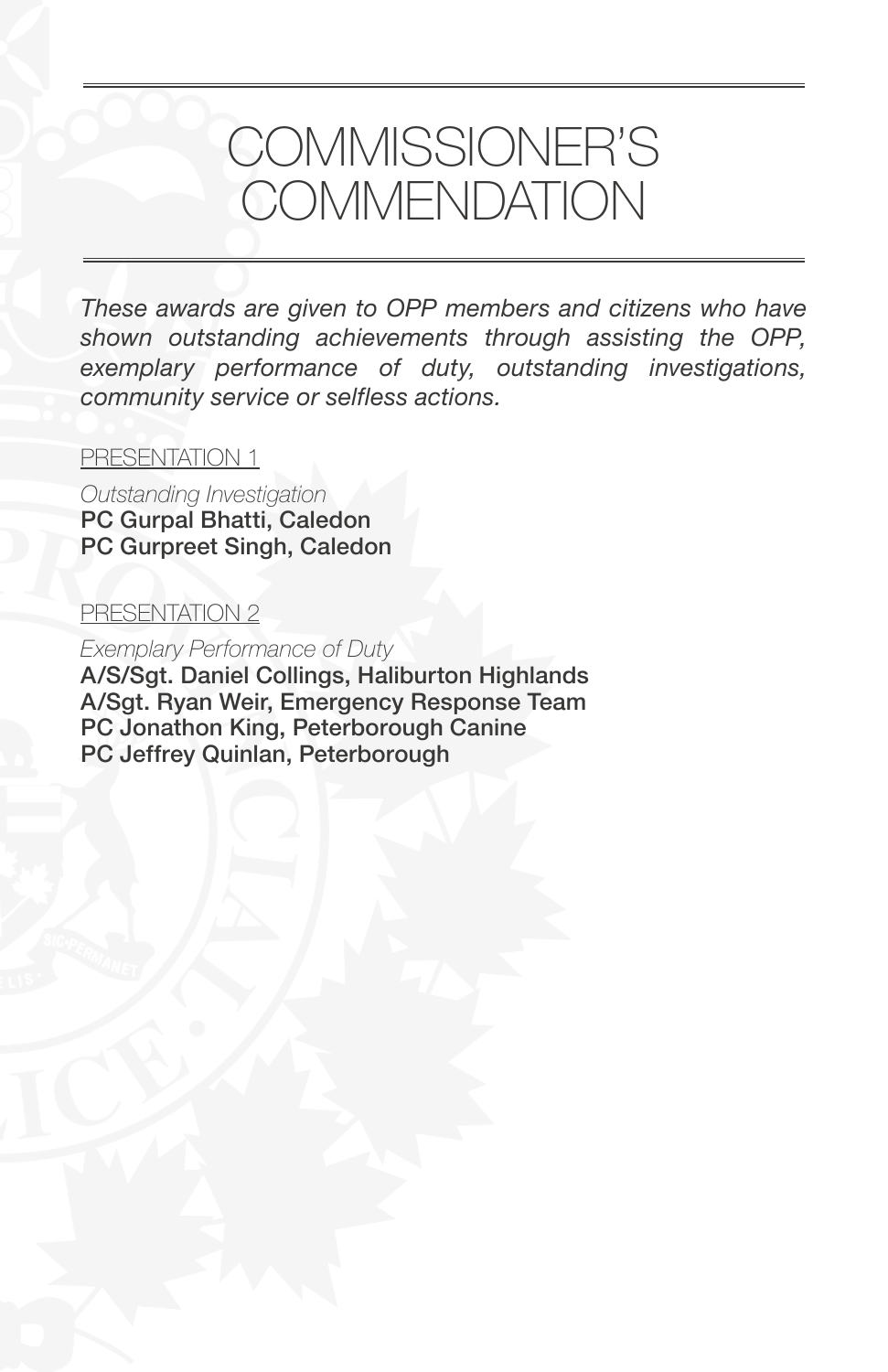# COMMISSIONER'S **COMMENDATION**

## PRESENTATION 3

*Exemplary Performance of Duty*

S/Sgt. Mitchell Perry, Emergency Response Team Sgt. (Ret.) Matthias Hanes Sgt. John Meaker, Emergency Response Team

Sgt. David Moffatt, Highway Safety Division Marine Unit

Sgt. Dean Ronson, Offender Transport Unit

Sgt. Ezra Zugehoer, Southern Georgian Bay

DC Craig Frasier, Huntsville

DC Mark Rikaby, Organized Crime Enforcement Bureau

PC Gregory Bladon, Bracebridge

PC (Ret.) Steven Collins

PC (Ret.) Lynda Cranney

PC Daniel Denhartogh, Bracebridge

PC Randal Gardner, Huntsville

PC Adam Green, Huntsville

PC (Ret.) David Manson

PC Robert McKenzie, Emergency Response Team

PC Stefan Racine, Southern Georgian Bay

PC James Reading, Bracebridge

PC Christina Tomlinson, Security Enquiries Unit

PC Todd Wright, Huntsville

Mr. Jeffrey Soley (Retired), Provincial Communications Centre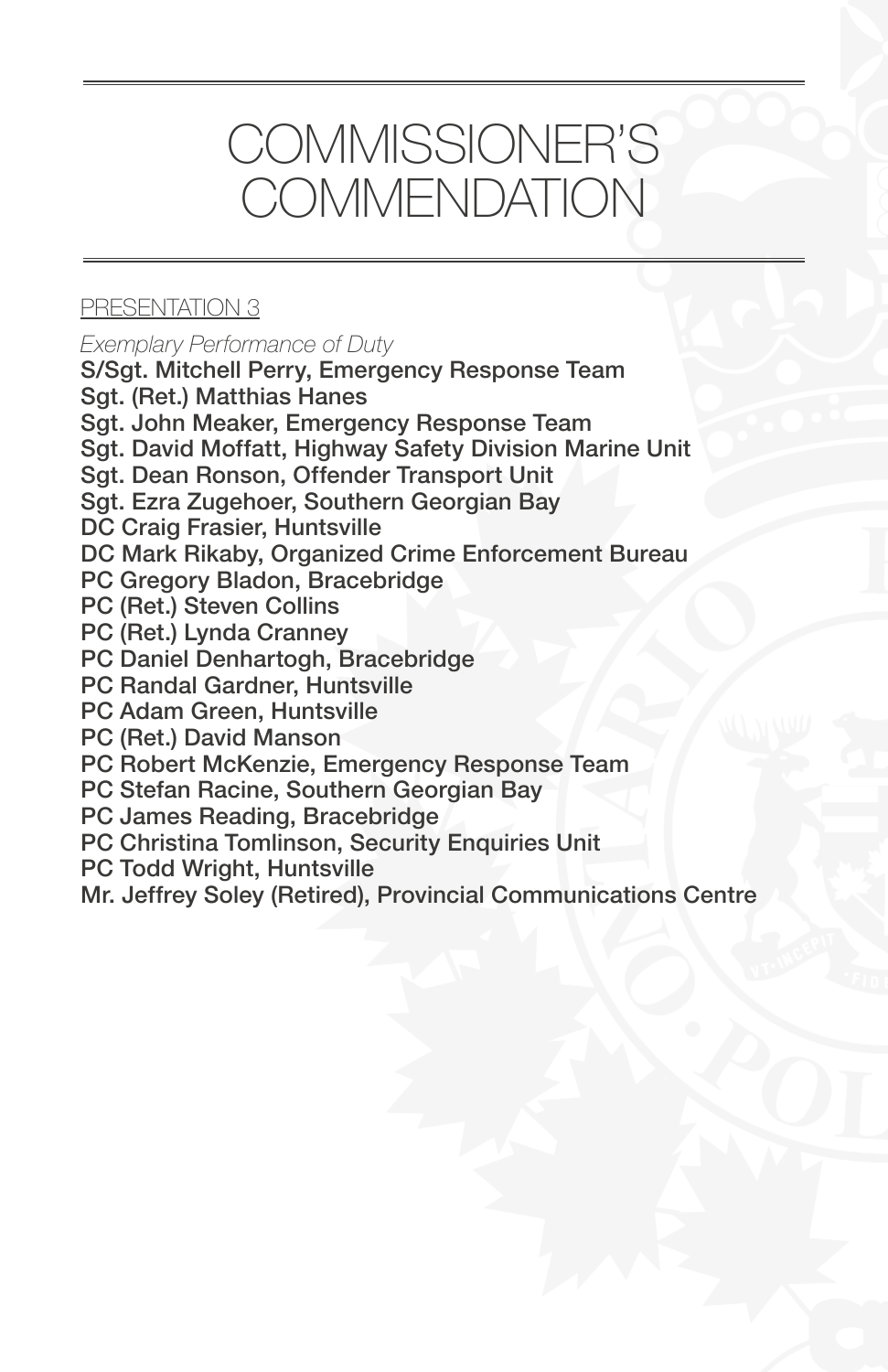*The Commissioner's Letter of Commendation recognizes an employee or citizen who has gone beyond what an individual would be expected to do in a similar circumstance. The St. John Ambulance Award recognizes individuals who have relieved pain and suffering, saved or attempted to save a human life through the application of first aid. The Citation for Lifesaving recognizes acts of lifesaving by a member of the community or the OPP. The Citation for Bravery recognizes recipients who exhibited extraordinary acts of courage in a situation of extreme or personal hazard. The Citation for Selfless Actions recognizes individuals who put others' needs ahead of their own.*

#### PRESENTATION 1

*Commissioner's Letter of Commendation and St. John Ambulance Award* DC Benjamin Fontaine, Huronia West PC Nikolas Walmsley, Orillia

#### PRESENTATION 2

*Commissioner's Letter of Commendation and St. John Ambulance Award* Sgt. Mathew Caissie, Northumberland

*Commissioner's Letter of Commendation* PC Ryan Drazilov, Quinte West PC Keith Lindley, Northumberland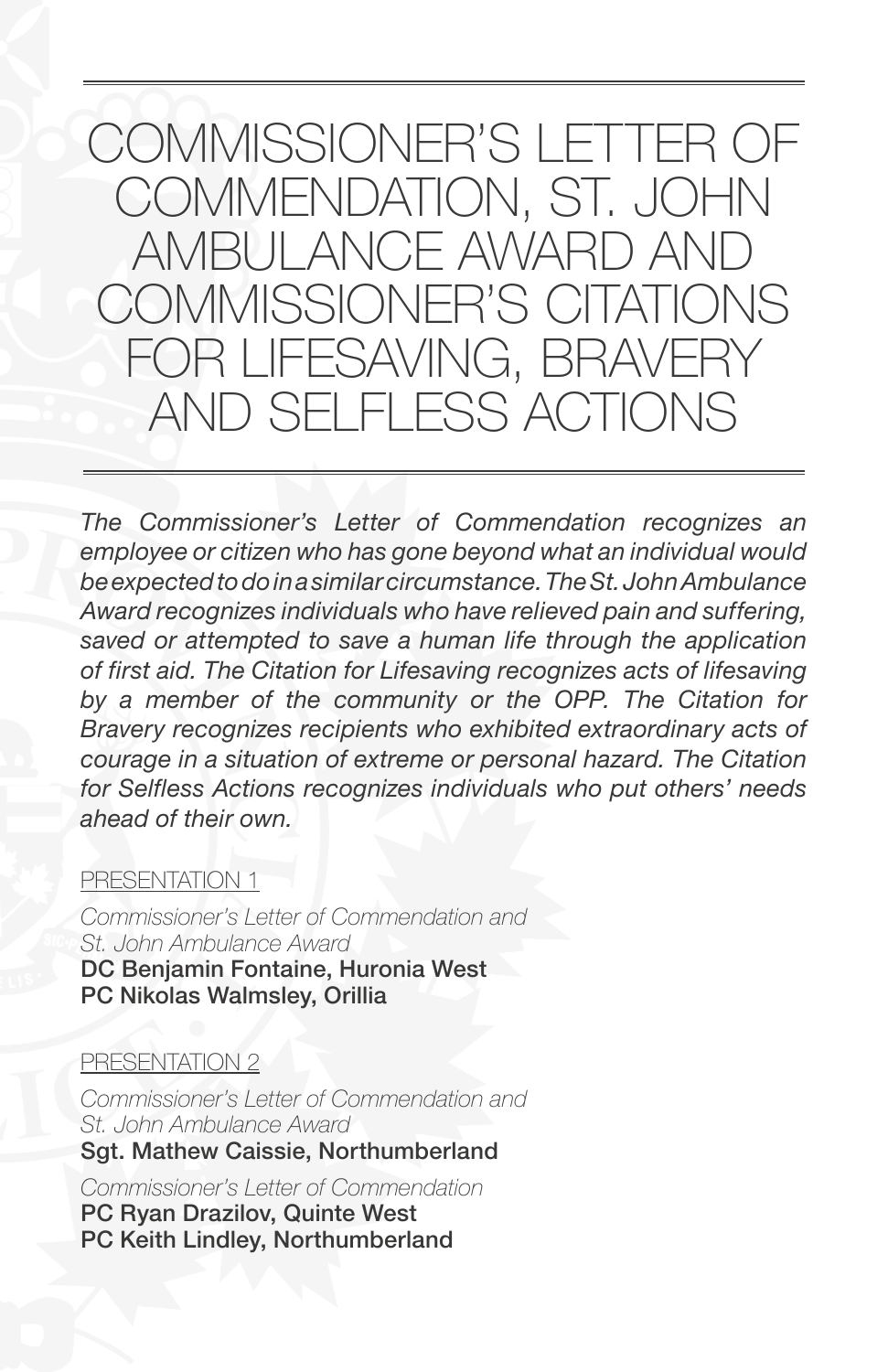## PRESENTATION 3

*Commissioner's Letter of Commendation and St. John Ambulance Award* PC Billy John Cooper, Northumberland

#### PRESENTATION 4

*Commissioner's Letter of Commendation and St. John Ambulance Award* PC Shelby Russell, Orillia

## PRESENTATION 5

*Commissioner's Letter of Commendation and St. John Ambulance Award* PC Ryan Jannaway, Dufferin

## PRESENTATION 6

*Commissioner's Letter of Commendation and St. John Ambulance Award* PC Erik Carter, Huronia West

PC Craig Dewell, Huronia West

## PRESENTATION 7

*Commissioner's Letter of Commendation and St. John Ambulance Award* PC Zach Buchan, Bracebridge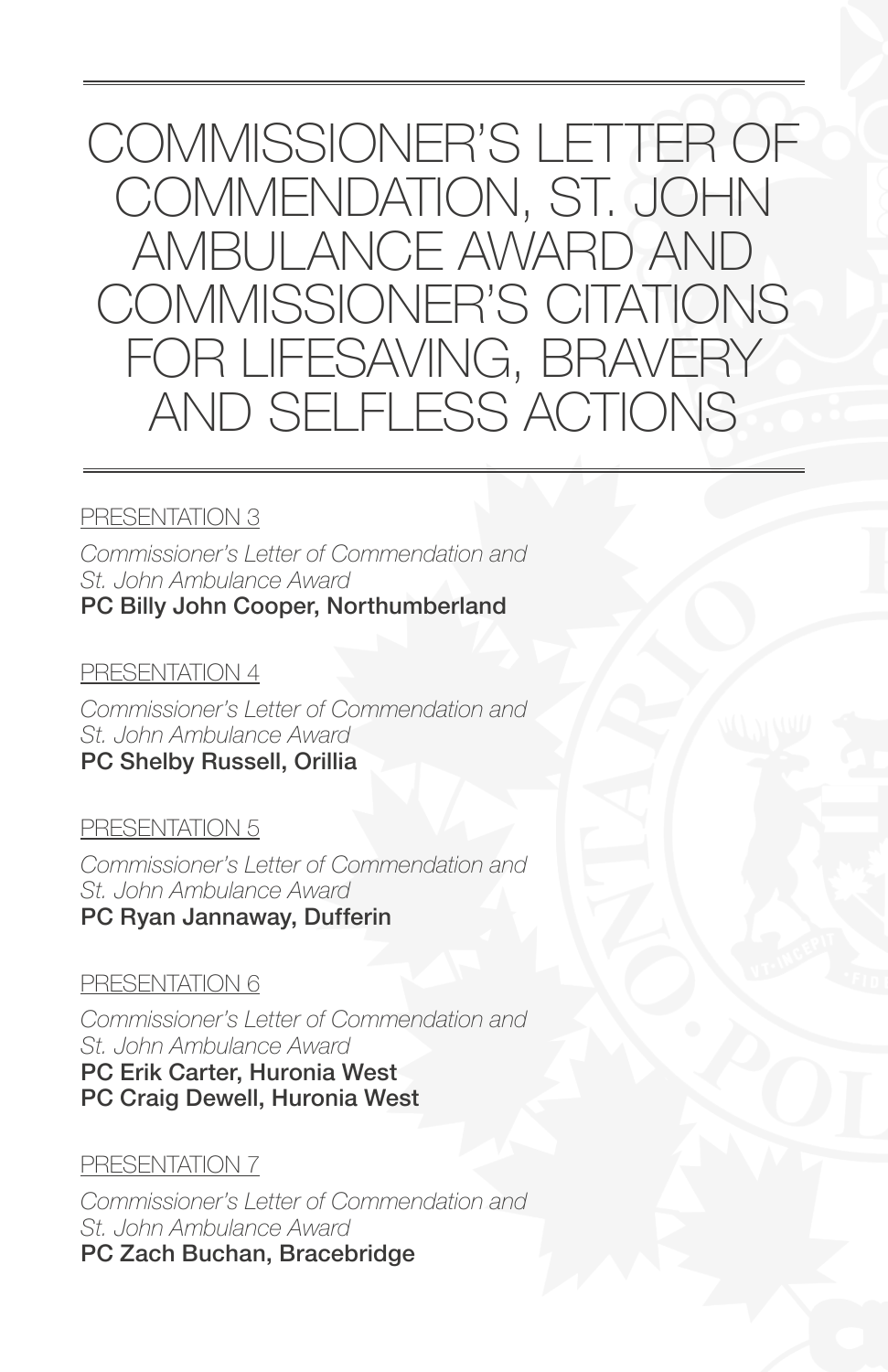#### PRESENTATION 8

*Commissioner's Letter of Commendation and St. John Ambulance Award* PC Kristine Stanway, Orillia

*Commissioner's Letter of Commendation* DC Jay Pilon, Orillia Community Street Crime Unit

## PRESENTATION 9

*Commissioner's Citation for Lifesaving and St. John Ambulance Award*

Mr. Alan Fawn Sr. Mr. Alan Fawn Jr.

## PRESENTATION 10

*Commissioner's Citation for Lifesaving*  Ms. Enid Wray

*Commissioner's Citation for Selfless Actions* Mr. Ryan Thomas Mr. John Thomson

## PRESENTATION 11

*Commissioner's Citation for Lifesaving*  Ms. Kristina Kostuk Ms. Alicia Smith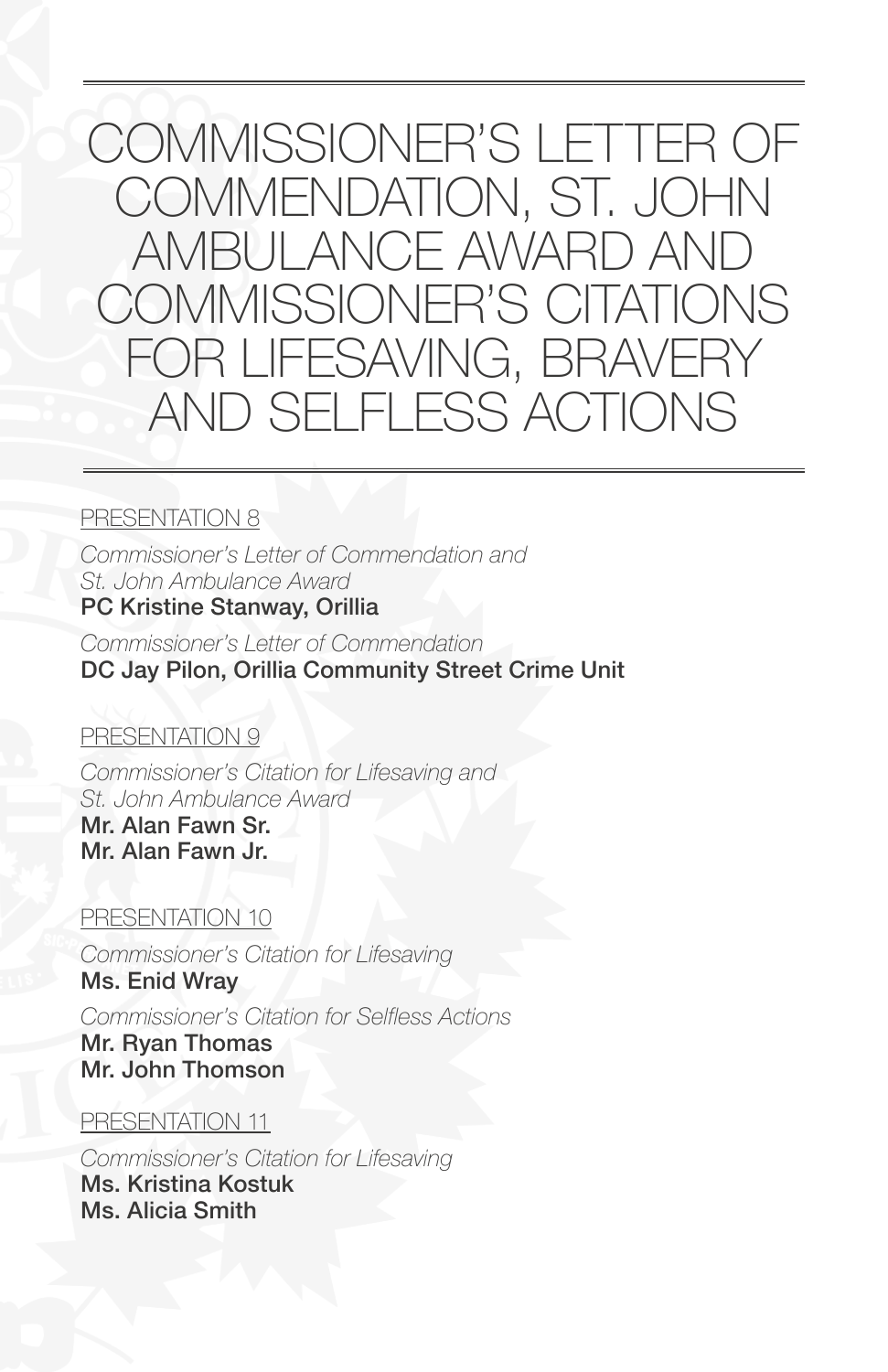#### PRESENTATION 12

*Commissioner's Citation for Lifesaving*  Mr. Justin Bifolchi Mr. John Brackett Mr. Jon Duff Ms. Lindy Gale

Mr. Michael Gilligan Ms. Elle Hawtin Mr. Matthew LeNormand Ms. Katherine Morris Mr. Geordie Newlands

#### PRESENTATION 13

*Commissioner's Citation for Lifesaving*  PC Jennifer Lajoie, Northumberland

## PRESENTATION 14

*Commissioner's Citation for Lifesaving*  Ms. Lauren Kowalski

## PRESENTATION 15

*Commissioner's Citation for Bravery (Posthumous)* Mr. Kevin Schell *Commissioner's Citation for Bravery* Ms. Julia McLauglin Ms. Jessica Pletch Ms. Darlene Sawyer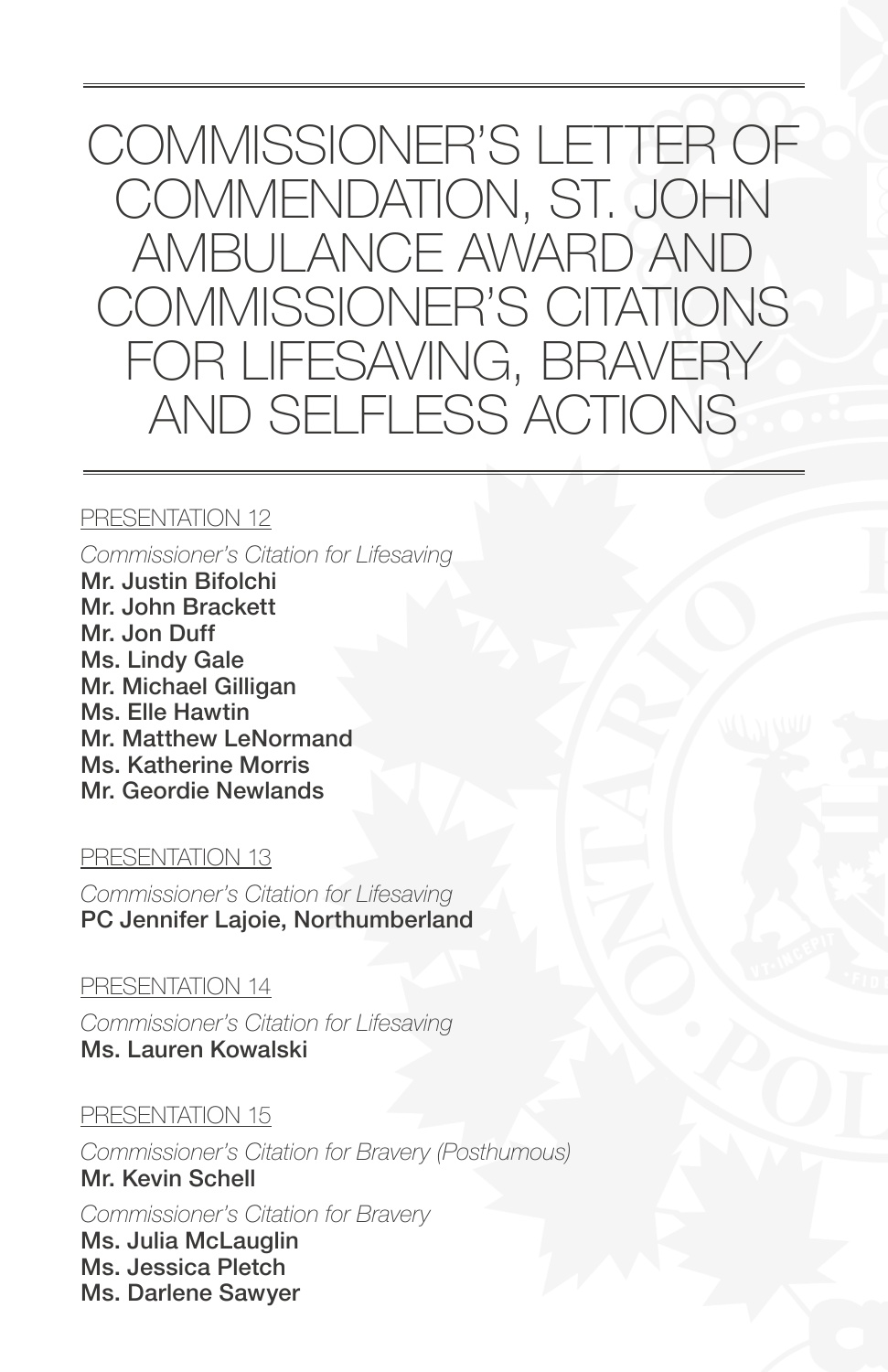#### PRESENTATION 16

*Commissioner's Citation for Bravery* PC Daryl McColl, Northumberland

#### PRESENTATION 17

*Commissioner's Citation for Bravery* PC Amanda Capone, Dufferin

#### PRESENTATION 18

*Commissioner's Citation for Bravery and St. John Ambulance Award* Mr. Aidan Quinn